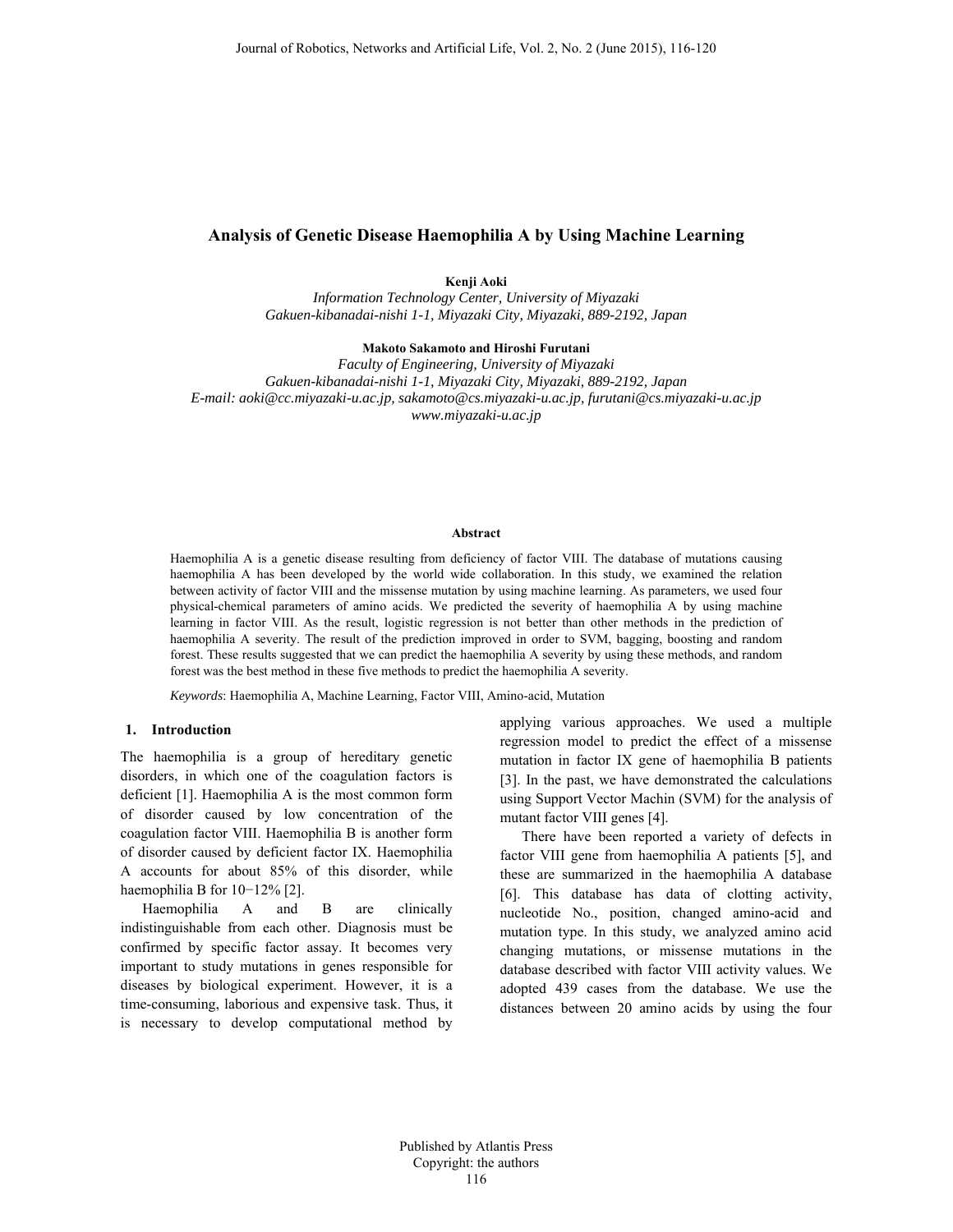physical-chemical properties: Molecular volume, Hydropathy, Polar requirement and Isoelectric point. These distances are the differences between physicalchemical values before mutation and after mutation. In this study, we used some machine learnings to analyze of haemophilia A severity, and we compared these methods.

### **2. Methods**

### **2.1.** *Haemophilia A Database*

The gene coding for human factor VIII consists of 26 exons and 25 introns, and is located on the X chromosome [5]. Factor VIII is an essential bloodclotting protein, and synthesized as a precursor protein of 2351 amino acids. This includes a signal peptide and a mature protein of 2332 amino acids with domain structure A1-A2-B-A3-C1-C2. Classification of haemophilia A is presented in Table 1.Three A domains display approximately 30% homology to each other. The C domains are structurally related to the C domains of factor V. The B domain exhibits no significant homology with any other known protein. We used Haemophilia A Mutation Database [6]. The part of the database is shown in Table 2. This database includes exon number, amino-acid number, amino-acid change and activity of factor VIII (FVIII:C). Activity of factor VIII in a patient's blood depends on a position of the substitution and combination of original and substituting amino acids.

Table 1. Domain structure and number of data in Factor VIII.

| Domain         | Location         | Number of data |
|----------------|------------------|----------------|
| A <sub>1</sub> | $1 \sim 329$     | 111            |
| A <sub>2</sub> | $330 \sim 711$   | 131            |
| B              | $712 \sim 1648$  | 18             |
| A <sup>3</sup> | $1649 \sim 2019$ | 107            |
| C <sub>1</sub> | $2020 \sim 2172$ | 39             |
| C2             | $2173 \sim 2332$ | 33             |
|                | total            |                |

Table 2. Mutation database of haemophilia A.

| Exon   | Amino-acid | Amino-acid | <b>FVIII:C</b> |
|--------|------------|------------|----------------|
| Number | Number     | Change     |                |
|        |            | Arg Thr    |                |
|        |            | Tyr Cys    |                |
|        | 10         | Val Gly    | $<$ 1          |
|        | 11         | Glu Lys    | 1.5            |
|        | 14         | Trp Gly    |                |
|        |            |            |                |

## **2.2.** *Machine Learning*

We used five machine learnings for analysis of haemophilia A database. These are logistic regression, support vector machine, bagging, boosting and random forest. We used statistical application software "*R"* and packages for calculations. The packages are 'kernlab', 'ipred', 'ada' and 'randomForest'.

# 2.2.1. *Logistic Regression*

Logistic regression is a probabilistic statistical classification (regression) model. It is used for predicting the outcome of a categorical dependent variable based on predictor variables. It is a kind of generalization linear model using a logistic function.

## 2.2.2. *Support Vector Machine*

SVM (Support Vector Machine) is supervised learning models with associated learning algorithms [7]. It is used for classification and regression analysis. Given a set of training data, SVM builds a model. It assigns new data into one category or the other. It is a nonprobabilistic binary linear classifier.

## 2.2.3. *Bagging*

Bagging is a method for generating multiple versions of a predictor and using these to get an aggregated predictor [8]. The aggregation does a plurality vote when predicting a class. The multiple versions are formed by making bootstrap replicates of the learning set. Tests on data sets using classification and regression trees show that bagging can give substantial gains in accuracy.

## 2.2.4. *Boosting*

Boosting is a machine learning based on the idea of creating a highly accurate predictor by combining many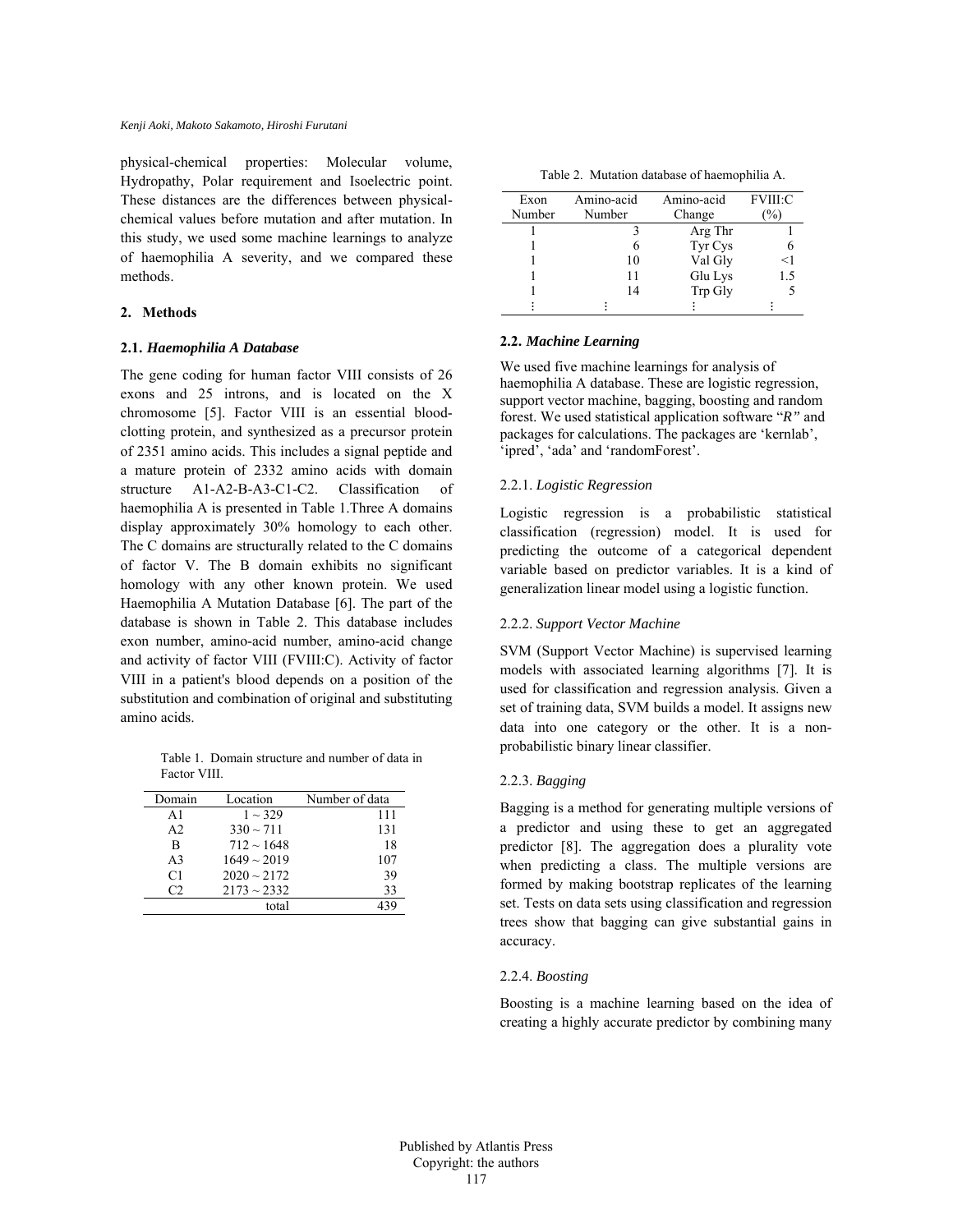weak rules of thumb [9]. A remarkably rich theory has evolved around boosting with connections to a range of several topics. Boosting algorithms have also made practical success in such fields as biology, vision, and speech processing.

## 2.2.5. *Random Forest*

Random forests are an ensemble learning method for classification and regression [10]. It operate by constructing a multitude of decision trees at training time and outputting the class that is the mode of the classes output by individual trees. The method combines bagging idea and the random selection of features, introduced in order to construct a collection of decision trees with controlled variance.

### **2.3.** *Dataset*

We used data of haemophilia A Mutation Database. The number of data in A1, A2, B, A3, C1 and C2 domain are 111, 131, 18, 107, 39 and 33 respectively. We used all data in each domain for training data and test data in machine learning. We considered serious illness with less than 1% of factor VIII activity, and slight illness with more than 1% of one. We predicted the serious or slight illness of haemophilia A by machine learning based on these data.

We used a distance between amino acids for each four amino acid physical-chemical parameters (Molecular volume, Hydropathy, Polar requirement and Isoelectric point). The k-th distance between amino acid  $A_i$  and  $A_i$  is defined as

$$
D_{ij}^{(k)} = |f_k(A_i) - f_k(A_j)| \tag{1}
$$

In this study,  $A_i$  is a normal amino acid, and  $A_i$  is a substituting amino acid.

### **3. Results**

At first, we predicted the severity of haemophilia A by logistic regression, SVM, bagging, boosting (adaboost) and random forest using all domain data. Furthermore, we predicted severity of haemophilia A using each domain data.

In all figures, the horizontal axis is the false positive ratio, and the vertical axis is the true positive ratio. False positive means that the predicted result is positive (serious), but observed result is negative (slight). True

positive means that both the prediction result and observed result are positive. False negative and true negative are similar to these. We plot the relationship between the false positive ratio and the true positive ratio in the figures. Such a figure is called ROC curve. ROC curve is used for a comparison of the inspection performance, which in the upper left indicates more superior performance.

The result of prediction using all data is shown in Fig. 1. In Fig. 1, there are five curve these are the result of prediction by each machine learning method. The result of using logistic regression lies in more down right than other methods in the prediction of haemophilia A severity. The result of using random forest situated in the most upper left than other curves. Therefore, this result suggested that the predictions by random forest is the most superior performance in five machine learnings.

The result of prediction using one domain data is shown in Fig. 2, 3 and 4. Fig. 2, Fig. 3, Fig. 4 show the ROC curve of prediction using A1, A2, and A3 domain data, respectively. In all figures, the ROC curve using random forest method lies in upper left than other curves. This result is more remarkable in Fig. 2, 3 and 4 than Fig. 1. This result suggested that the predictions by random forest is also the most superior performance in five machine learnings using each domain data. We were not able to get a clear result in other domains, because number of data is too small in these domains.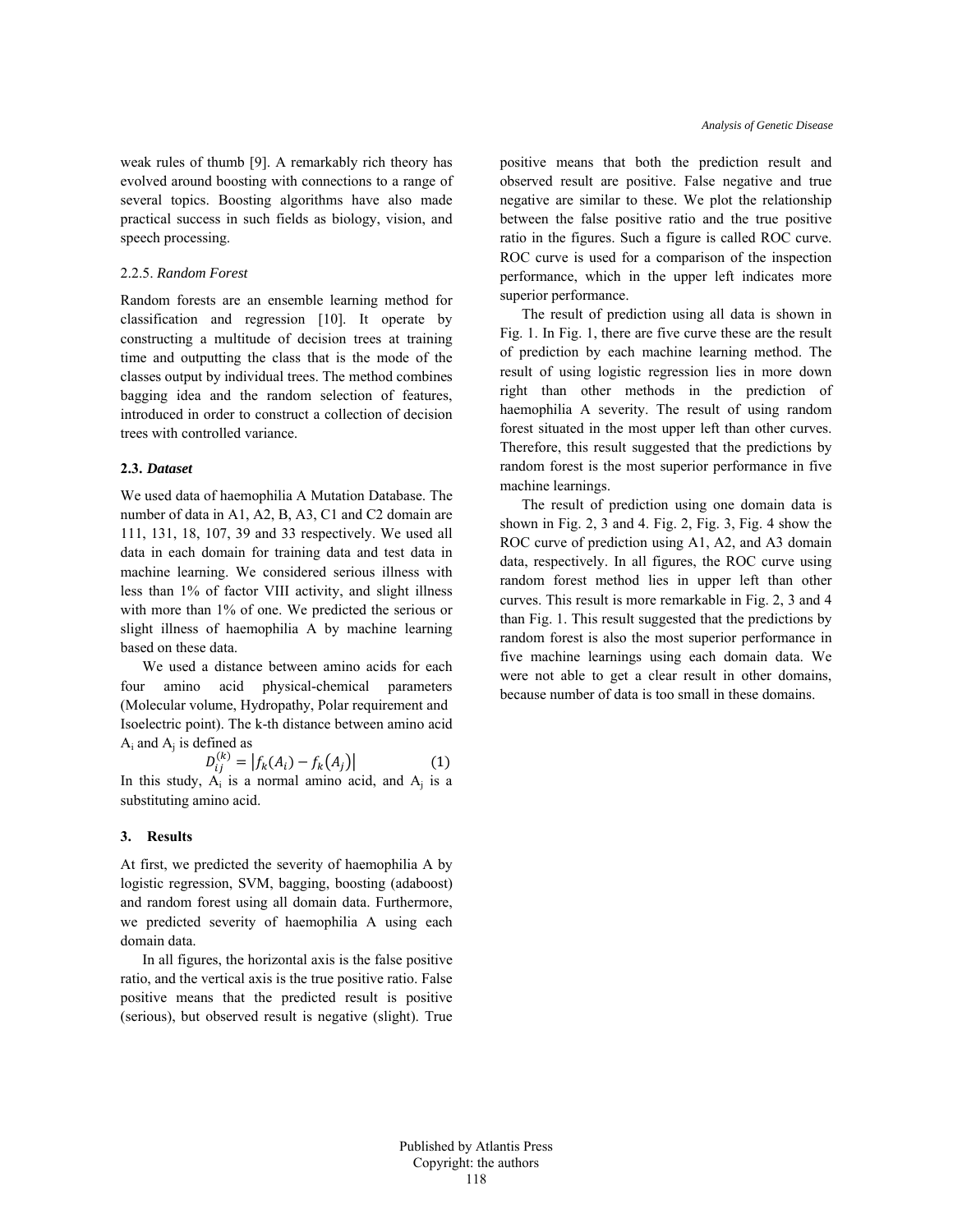

Fig. 1. ROC curve of prediction of haemophilia A severity using all domain data.



Fig. 2. ROC curve of prediction of haemophilia A severity using A1 domain data.



Fig. 3. ROC curve of prediction of haemophilia A severity using A2 domain data.



Fig. 4. ROC curve of prediction of haemophilia A severity using A3 domain data.

### **References**

- 1. P.H.B. Bolton-Maggs, K.J. Pasi, Haemophilias A and B, *The Lancet* **361** (2003) 1801-1809
- 2. B. Furie, B.C. Furie, The Molecular Basis of Blood Coagulation, *Cell* **53** (1988) 505-518